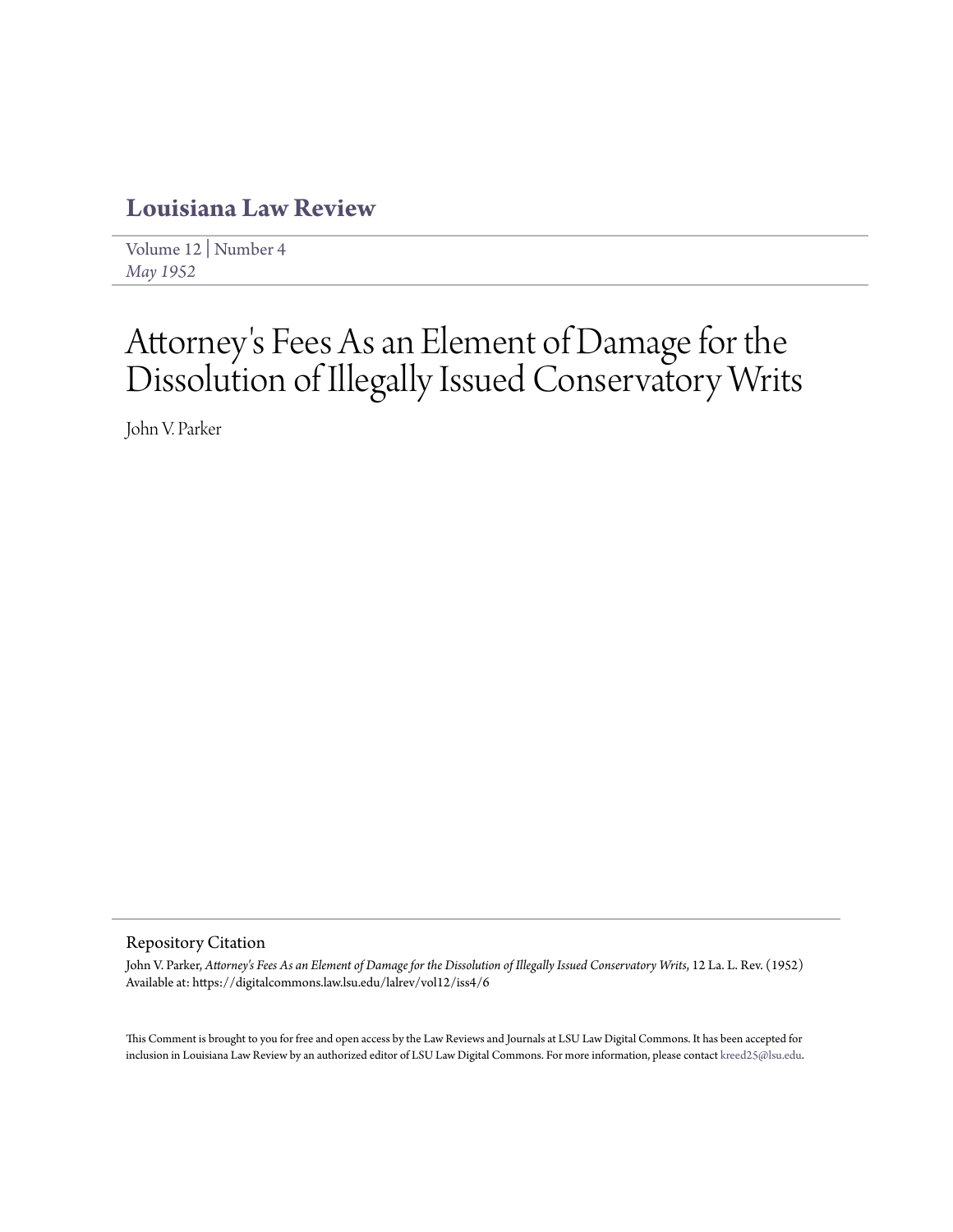# **Comment**

# Attorney's Fees As an Element of Damage for the Dissolution of Illegally Issued Conservatory Writs

Louisiana Code of Practice of 1870, Article 375, as amended by Louisiana Act 50 of 1886, provides ". . that in all cases of arrest, attachment, sequestration, provisional seizure and injunction, the defendant may in the same suit, by reconventional demand, recover from the plaintiff the damages he may have sustained by the illegal resort to such writ."

This article is the broad authority for granting damages to defendant when a conservatory writ has been issued illegally or improvidently. Since conservatory writs are harsh remedies, they should not be lightly resorted to; thus, the attitude of the law is that a person responsible for the improper issuance of a conservatory writ must be prepared to redress all such damages as he may have occasioned the other party.<sup>1</sup> One element of these damages is reasonable attorney's fees expended in obtaining the dissolution of the illegal writ.

If plaintiff is in good faith in causing the writ to issue, he will be held for only "actual" damages. However, there is some authority that he may also be held for punitive damages if he acts maliciously.2 At the time of recovery it is not necessary that the attorney's fees actually have been paid, but defendant must have

2. Barrimore v. McFeely, 32 La. Ann. **1179 (1880);** Cretin v. Levy, 37 La. Ann. **182 (1885);** Riggs & Co. v. Bell, 42 La. Ann. **666,** 7 So. **787 (1890);** Bloch v. His Creditors, 46 La. Ann. 1334, 16 So. **267** (1894); American Hoist & Derrick Co. v. Frey, 127 La. 183, 53 So. 486 (1910); Wall v. Hardwood **Mfg.** Co., **127** La. 959, 54 So. 300 (1911).

See also General Motors Acceptance Corp. v. Sneed, 167 La. 432, 444, 119 So. 417, 421 (1929) and Finance Security Co., Inc. v. Mexic, **188 So.** 657, 661 (La. App. 1939), both of which suggest that punitive damages would be allowed in a proper case. Yet in Vincent v. Morgan's Louisiana & T.R. & **S.S.** Co., 140 La. 1027, 74 So. 541 (1917), the supreme court clearly held that there is no authority in Louisiana for awarding punitive damages in civil cases. This point seems now to be well settled. McCoy v. Arkansas Natural Gas Co., **175** La. 487, 143 So. **383** (1932); Moore v. Blanchard, 216 La. 253, 43 So. 2d **599** (1949),

<sup>1.</sup> General Motors Acceptance Corp. v. Sneed, 167 La. 432, 119 So. 417 **(1929).**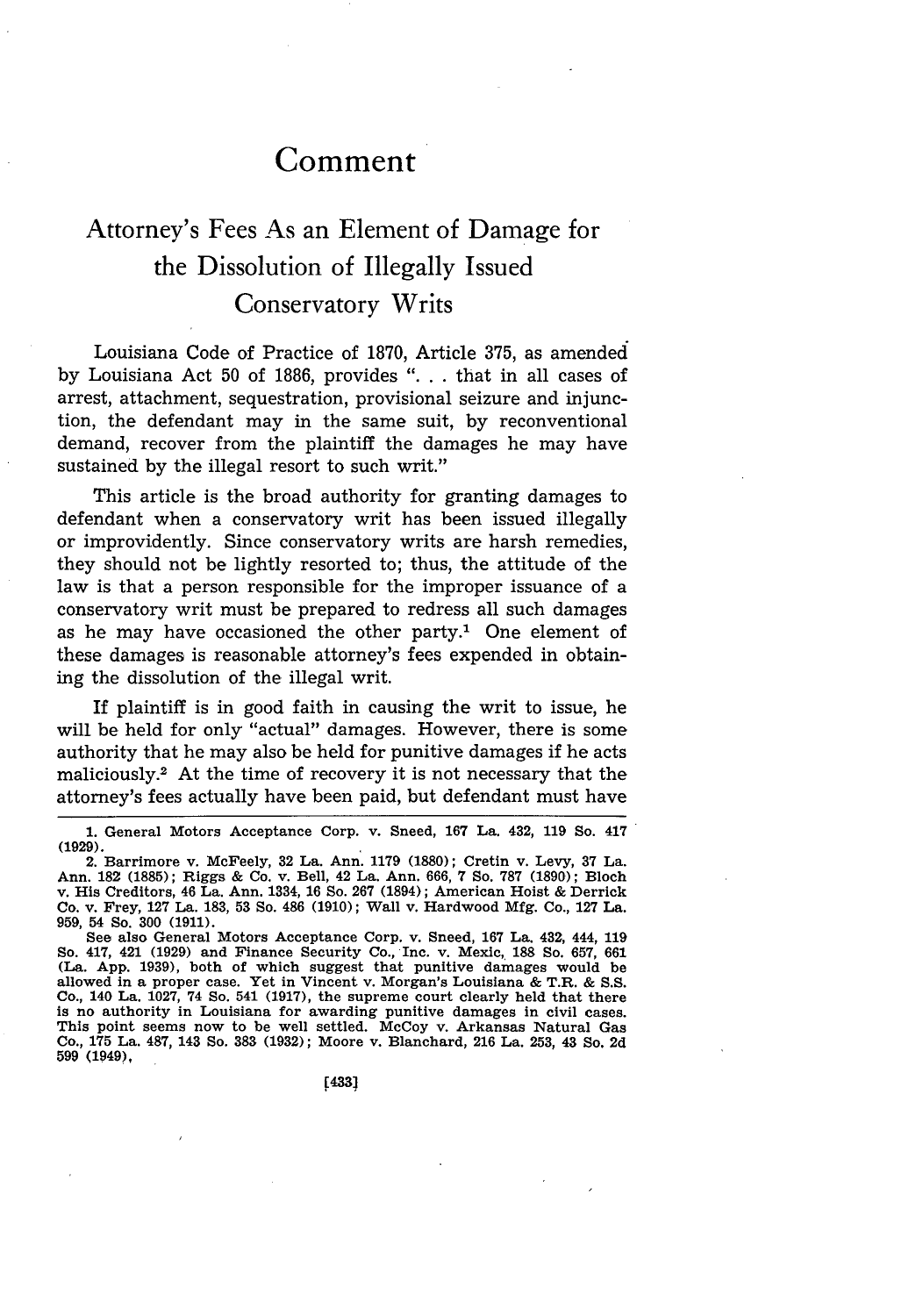actually incurred the obligation to pay.8 Although it would seem that no one is better qualified than the district judge to determine the reasonable value of the legal services rendered, such value must be proved as any other fact.<sup>4</sup> If an injunction is successfully maintained against the execution of a judgment under a writ of fieri facias, the plaintiff in injunction is usually allowed damages, including attorney's fees, on the theory that this matter is quite similar to the illegal issuance of a conservatory writ.<sup>5</sup>

Obviously no one should be allowed damages for the successful defense of a suit instituted against him; thus, the only damages allowed are those traceable directly to or incidental to the writ and its dissolution.<sup>6</sup> Ordinarily damages are not allowed when the writ has been dissolved only because it is lacking in some matter of form, such as the affidavit being signed by the attorney instead of the party personally.<sup>7</sup>

Under the present jurisprudence it is very difficult to recover attorney's fees for dissolution of an improperly issued conservatory writ. The cases seem to require that a motion to dissolve the writ must be filed and tried separate and apart from the merits, and that the motion cannot even be referred to the merits without precluding any subsequent claim for attorney's fees.<sup>8</sup>

**3.** Wilcox v. Bandy, **13** La. **38 (1838);** Farrar v. New Orleans Gas Light & Banking Co., 2 La. Ann. **873 (1847);** McRae v. Brown, 12 La. Ann. **181 (1857);** Whitney-Central Nat. Bank v. Sinnott, **136** La. **95, 66** So. **551** (1914); Burglass v. Villere, **170** La..805, **129** So. **209 (1930);** General Finance Co. of La. v. Veith, **177** So. **71** (La. **App. 1937).**

4. Usually other attorneys testify as expert witnesses. Roos v. P. Goldman **&** Bro., **36** La. Ann. 132 (1884); Watkins Banking Co. v. Louisiana Lbr. Co., 47 La. Ann. **581, 17** So. 143 **(1895);** Douglas Public Service Corp. v. Leon, **196** La. **735,** 200 So. 21.(1941).

**5.** Soniat v. Whitmer, 141 La. 244, 74 So. **916 (1916).** See also White v. Givens, 29 La. Ann. 576 (1877); Willis v. Scott, 33 La. Ann. 1026 (1881); Chap-<br>puis v. Waterman, 34 La. Ann. 58 (1882); Gilkerson-Sloss Com'n Co. v. Yale &<br>Bowling, 47 La. Ann. 690, 17 So. 244 (1895); Ludeling v. Garrett, **118, 23** So. 94 **(1898);** Rivet v. Murrell Planting **& Mfg.** Co., 121 La. 201, 46 So. 210 **(1908);** Alfano v. Franek, **159** La. 498, **105** So. **598 (1925).** See Townsend v. Sheriff, 42 La. Ann., **890,** 8 So. **616 (1890)** and Compton v. Dietlein & Jacobs, **118** La. **360,** 42 So. 964 **(1907),** where attorney's fees were denied.

**6.** Horn v. Bayard, **11** Rob. **259** (La. 1845); Norton & White v. Cammack, **10** La. Ann. **10 (1855);** Collins v. Edwards, **13** La. Ann. 342 **(1858);** Lemeunier v. McClearley, 41 La. Ann. 411, **6** So. **338 (1889);** Ivers v. Ryan, 42 La. Ann. **32, 7** So. **61 (1890);** Levert v. Sharpe, **52** La. Ann. **599, 27** So. 64 **(1900);** Three Rivers Oil Co. v. Laurence, **153** La. 224, **95** So. **652 (1923).**

**7.** Phelps **&** Co. v. Boughton, **27** La. Ann. **592 (1875);** Barry v. Union Sulphur Co.,.167 La. 227, **119** So. **30 (1928);** Calavartenos v. **S. E.** Raw Fur Merchants of La., **189** La. 94, **179** So. 46 **(1938).** Contra: Hollinsworth v. Atkins, 46 La. Ann. **515, 15 So.** 77 (1894).

**8.** Crowell **&** Spencer Lbr. Co. v. Duplissey, **130** La. **837, 58** So. **590** (1912); Three Rivers Oil Co. v. Laurence, **153** La. 224, **95** So. **652 (1923);** In re Morgan **&** Co. v. DeRidder Light **&** Power Co., **155** La. **915, 99** So. **696** (1924); Dehan v. Youree, **166** La. 635, **117** So. 745 (1928); Roy **0.** Martin Lbr. Co, v. Sinclair, **56** So. **2d** 240 (La. **1951).**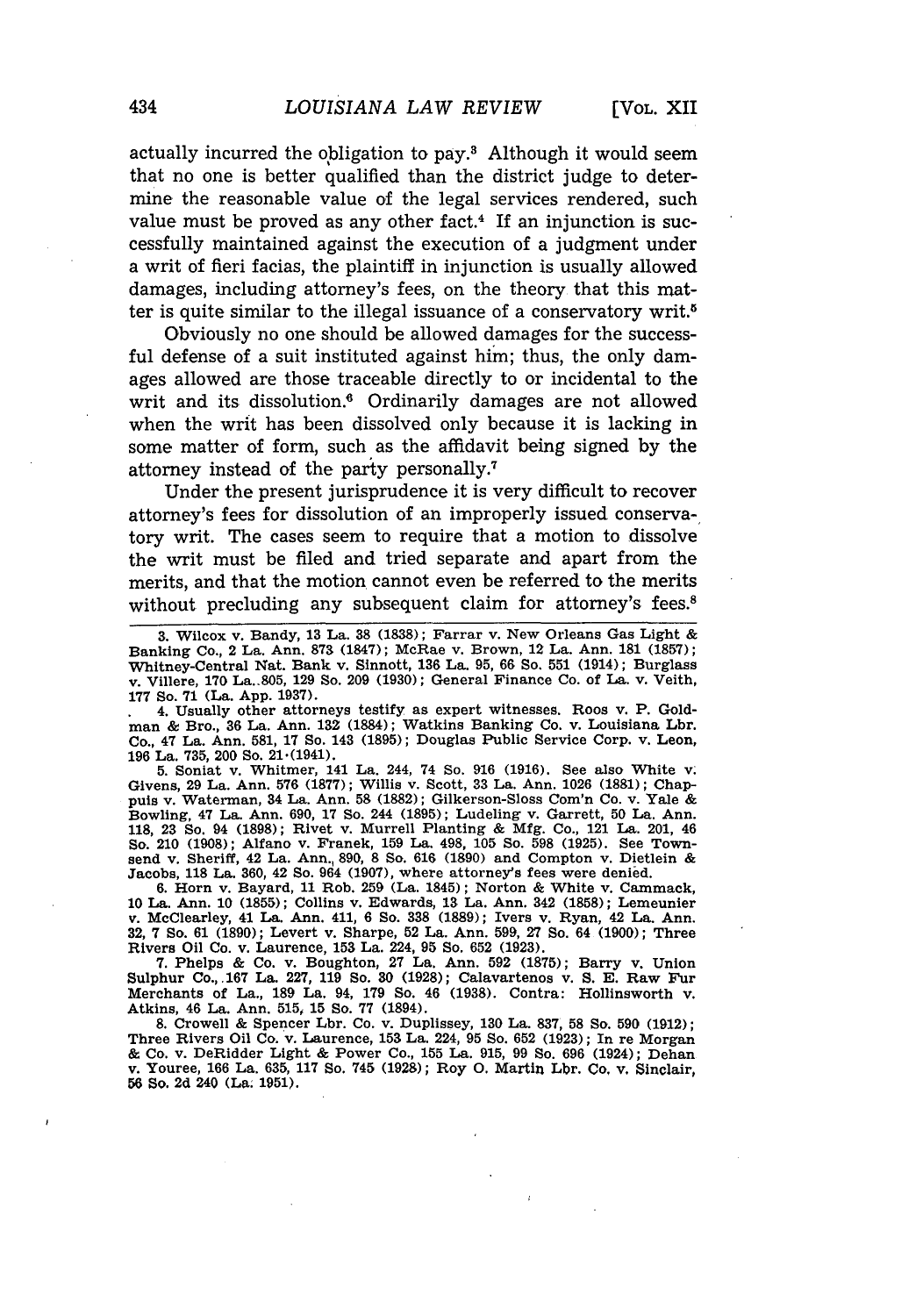### *COMMENTS*

The theory of the rule is that it is "impossible" to separate the portion of the attorney's services rendered in dissolving the writ from that directed toward defeating the main demand, unless a motion to dissolve has been tried separately. Since attorney's fees cannot be allowed for defeating the main demand, all claim for fees is rejected. The rule was succinctly stated in *Farris v. Swift:*

**"..** . whenever an attachment or other conservatory writ is dissolved after hearing the merits, or so that it is impossible to differentiate between the attorney's services for dissolving the attachment and those for defending the suit, such attorney's fees cannot then form an element of the damages to be allowed for the wrongful issuance of the writ, 'for to do so would be to allow the fees virtually for defending the suit on the merits, which is not permissible.' **"9**

The purpose of this comment is to evaluate this rule and to show that it is neither supported by necessity nor the early jurisprudence of this state.

### SUMMARY OF EARLY **JURISPRUDENCE**

The early cases consistently allowed attorney's fees for the dissolution of illegally issued writs and show that the judiciary also entertained a proper regard for the high value of an attorney's services.10

In *Jones v. Doles,"* an 1848 case, Doles had caused certain logs belonging to Jones to be sequestered under a claim that the logs were the property of his debtor. The only issue tried was ownership of the logs, and there was judgment on the merits for Jones. Despite the fact that the writ was dissolved on the merits, when Jones later brought an action for damages, $12$  the supreme

**11.** 3 La. Ann. **588 (1848).**

12. It was not until the **1886** amendment to the Code of Practice Article **375** that a reconventional demand for damages was allowed **in** tjhe same suit when the parties were residents of the same parish,

**<sup>9.</sup>** Farris v. Swift, **156** La. 12, **17,** 99 So. 893, 894 (1924).

<sup>10.</sup> Farrar v. New Orleans Gas Light & Banking Co., 2 La. Ann. **873** (1847) (injunction—\$500); Herford v. Babin, 14 La. Ann. 333 (1859) (injunction—<br>\$500); British & American S.S. Navigation Co. v. Sibley & Co., 27 La. Ann.<br>191 (1875) (attachment—\$500); Brandon & Co. v. Allen & Co., 28 La. Ann. 60 **(1876)** (attachment-\$1800); Frank **&** Co. v. Chaffe **&** Sons, 34 La. Ann. **1203 (1882)** (attachment-500); Aiken v. Leathers, 40 La. Ann. **23, 3** So. **357 (1888)** (injunction-500); Chaffe, Powell **&** West v. MacKenzie, 43 La. Ann. **1062, 10** So. **369 (1891)** (attachment-1000); Martin v. Tellotte, **115** La. **769,** 40 So. 41 **(1905)** (injunction-\$250); Wall v. Hardwood **Mfg.** Co., **127** La. **959,** 54 So. **300 (1911)** (sequestration and attachment-\$500).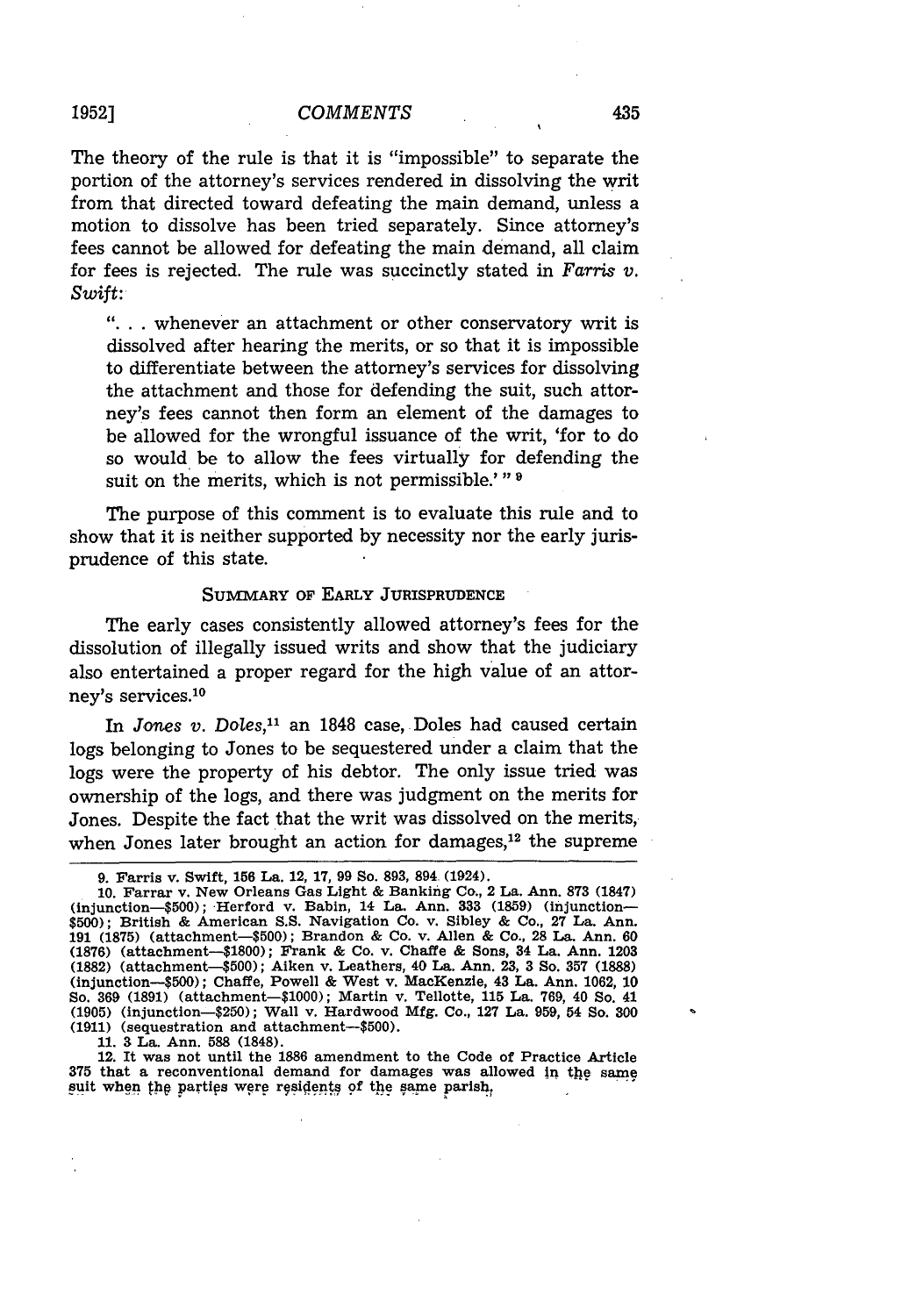court allowed the reasonable expense of counsel employed in defending the former suit. Two years later, in *Penny v. Taylor,18* a sequestration was coupled with the main demand. The only response was an answer filed to the merits, and the writ was dissolved after trial. Attorney's fees paid for defense of the original suit were \$250. The court pointed out that plaintiff could recover only the portion fairly due for the services relating to the release of the writ and set this value at \$150. In *Gray, Macmurdo* **&** *Company v. Lowe & Pattison* (1856) 14 a rule to set aside an injunction was discharged without prejudice to the parties, and after trial on the merits the injunction was dissolved. In awarding attorney's fees the court discussed the *Jones* and *Penny* cases and announced that plaintiff could recover only that portion of the amount paid counsel which was expended for services relating to the dissolution of the injunction. The court had no difficulty in determining that, out of the total \$500 paid by plaintiff to his attorney, \$100 was a reasonable fee for dissolving the writ. None of these cases required that the writ be dissolved on the trial of a motion or rule to dissolve, rather than on the merits, as a condition precedent to the recovery of attorney's fees for the dissolution of the illegal writ.

The practice of apportioning the attorney's services was followed for a number of years. Attorney's fees were allowed for the dissolution of illegally issued writs whether the writs were dissolved on motion or rule,<sup>15</sup> on motion or rule referred to and tried with the merits,<sup>16</sup> or simply upon the trial of the merits.<sup>17</sup>

14. **11** La. Ann. 391, 392 (1856).

15. Ricard's Heirs v. Hiriart, 5 La. 244 (1833) (injunction); Conrey v. Elbert, 2 La. Ann. 18 (1847) (civil arrest); Brown v. Lambeth, 2 La. Ann. 822 (1847) (injunction); Bridge v. Ennis, 28 La. Ann. 309 (1876) (attachment); Meaux v. Pittman, 35 La. Ann. 360 (1883) (injunction); Roos v. P. Goldman & Bro., 36 La. Ann. 132 (1884) (civil arrest); MacFarland & Dupre v. Lehman, Abraham & Co., 38 La. Ann. 351 (1886) (attachment); Watkins Banking Co. v. Louisiana Lbr. Co,, 47 La. Ann. 581, 17 So. 143 (1895) (attachment); Bickham v. Hutchinson, 50 La. Ann. 765, 23 So. 902 (1898) (attachment); American Furniture Co. v. Grant-Jung Furniture Co., 50 La. Ann. 931, 24 So. 182 (1898) (sequestration); Levert v. Sharpe, 52 La. Ann. 599, 27 So. 64 (1900) (injunction); Yun Loy v. Rosser, **52** La. Ann. **1723,** 28 So. **251** (1900) (sequestration).

**16.** Hernsheim **&** Bro. v. Levy, **32** La. Ann. 340 **(1880)** (attachment); Seeligson **&** Co. v. Rigmaiden **&** Co., **37** La. Ann. **722 (1885)** (attachment); Chaff e, Powell **&** West v. MacKenzie, 43 La. Ann. **1062, 10** So. **369 (1891)** (attachment); Vives v. Robertson, **52** La. Ann. **11, 26** So. **756 (1899)** (sequestration); Billington v. Poitevent **&** Favre Lbr. Co., **52** La. Ann. **1397, 27** So. **725 (1900)** (attachment); American Hoist **&** Derrick Co. v. Frey, **127** La. **183, 53** So. 486 **(1910)** (sequestration).

**17.** Stetson v. LeBlanc, **6** La. **266** (1834) (sequestration); Melancon's Heirs

<sup>13. 5</sup> La. Ann. 714 (1850). See also Dyke v. Walker, 5 La. Ann. 519 (1850), where attorney's fees were awarded when sequestration dissolved after trial on the merits.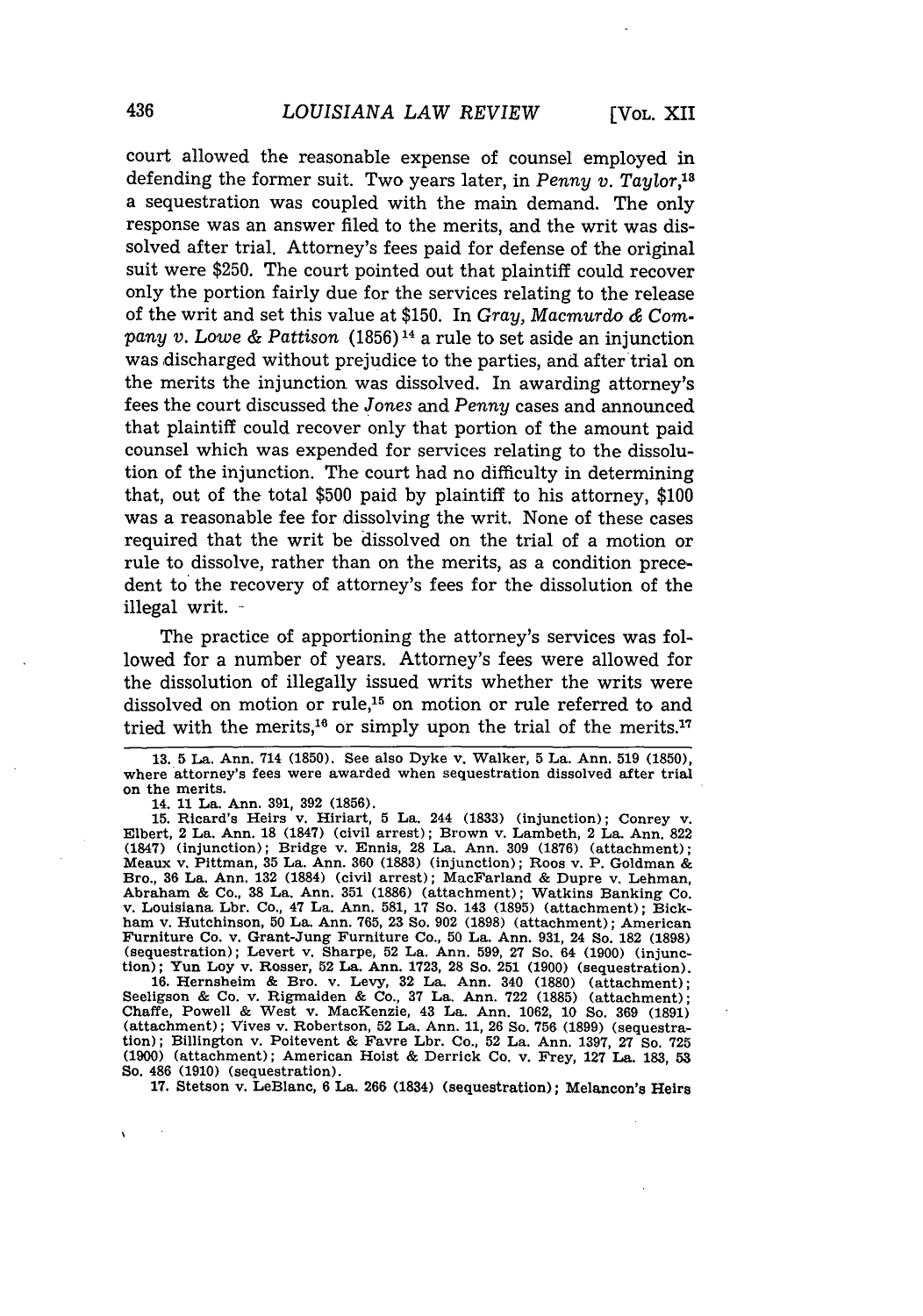The only limitation upon the granting of attorney's fees was that they were not allowed for defense of the suit on its merits or for prosecuting the suit for damages. In *Accessory Transit Company v. McCerren,* an 1858 case in which an attachment was dissolved as an incident of trial on the merits, the court expressed the apportionment rule like this:

"In regard to lawyer's fees, as an element of damage in this class of cases, it seems now to be settled **...** that, *although no separate fees have been stipulated* for services rendered in relation to the attachment, as contradistinguished from the defense of the suit at large, *yet the* court *may assess as damages* . *.* . *such proportion of the whole* fee *paid* counsel **..** as it may deem reasonably applicable in remuneration of *services peculiarly relating to the attachment."* (Italics supplied.)<sup>18</sup>

In *Brandon & Company v. Allen & Company* (1876) and *State*

v. Robichaud's Heirs, 19 La. 357 (1841) (injunction); Offutt v. Edwards, 9 Rob. 90 (La. 1844) (attachment); Horn v. Bayard, 11 Rob. 259 (La. 1845) (attachment); Littlejohn v. Wilcox, 2 La. Ann. **620** (1847) (attachment); Farrar v. New Orleans Gas Light & Banking Co., 2 La. Ann. 873 (1847) (injunction); Jones v. Doles, 3 La. Ann. 588 (1848) (sequestration); Dyke v. Walker, 5 La. Ann. 519 (1850) (sequestration); Penny v. Taylor, 5 La. Ann. 714 (1850) (sequestration); Fleetwood v. Dwight, 8 La. Ann. 481 (1852) (provisional seizure); Norton & White v. Cammack, 10 La. Ann. 10 (1855) (sequestration); Gray, Macmurdo & Co. v. Lowe & Pattison, 11 La. Ann. 391 (1856) (injunction); McRae v. Brown, 12 La. Ann. 181 (1857) (injunction); Herford v. Babin, 14 La. Ann. **333** (1859) (injunction); Phelps v. Coggeshall, 13 La. Ann. 440 (1858) (attachment); Accessory Transit Co. v. McCerren, 13 La. Ann. 214 (1858) (attachment); Williams v. Close, 14 La. Ann. 737 (1859) (injunction); Bonner v. Copley, 15 La. Ann. 504 (1860) (sequestration); Dickinson v. May-nard, 20 La. Ann. 66 (1868) (attachment); British & American Nay. **Co.** v. Sibley & Co., 27 La. Ann. 191 (1875) (attachment); Brandon & Co. v. Allen & Co., 28 La. Ann. 60 (1876) (attachment); Heffner v. Hesse, 29 La. Ann. 149 (1877) (injunction); Bernard v. Vicknaire, Man. Unrep. Cas. 371 (1880) (sequestration); Barrimore v. McFeely, 32 La. Ann. 1179 (1880) (provisional seizure); Frank & Co. v. Chaffe & Sons, 34 La. Ann. 1203 (1882) (attachment); Byrne & Co. v. Gardiner & Co., **33** La. Ann. **6** (1881) (attachment); Aiken v. Leathers, 40 La. Ann. **23, 3** So. **357 (1888)** (injunction); Ivars v. Ryan, 42 La. Ann. **32, 7** So. **61 (1890)** (provisional seizure); Riggs **&** Co. v. Bell, 42 La. Ann. **666, 7** So. **787 (1890)** (injunction); Bloch v. His Creditors, 46 La. Ann. 1334, **16** So. **267** (1894) (attachment); Fush v. Egan, 48 La. Ann. **60, 19** So. **108 (1896)** (sequestration); Armistead v. Ardis, 48 La. Ann. **320, 19** So. **278 (1896)** (injunction); State Bank of New Iberia v. Martin, 52 La. Ann. 1628, 28 So.<br>130 (1900) (attachment); Elms v. Wright-Blodgett Co., 106 La. 19, 30 So. 315<br>(1901) (injunction); Martin v. Tellotte, 115 La. 769, 40 So. 41 (1905) tion); Wall v. Hardwood **Mfg.** Co., **127** La. **959,** 54 So. **300 (1911)** (sequestration and attachment); American Hoist **&** Derrick Co. v. Frey, **127** La. **183, 53** So. 486 **(1910)** (sequestration); Buras v. Machella, **172** La. **580,** 134 So. **751 (1931)** (injunction); In re Pargoud v. Morgan, 2 La. **99 (1830)** (injunction); Walker v. Miltenburg, 22 La. Ann. **375 (1870)** (sequestration; attorney's fees were allowed for dissolution of the writs, but it is not clear **by** what procedure the writs were dissolved).

**18. 13** La. Ann. 214, **215 (1858).**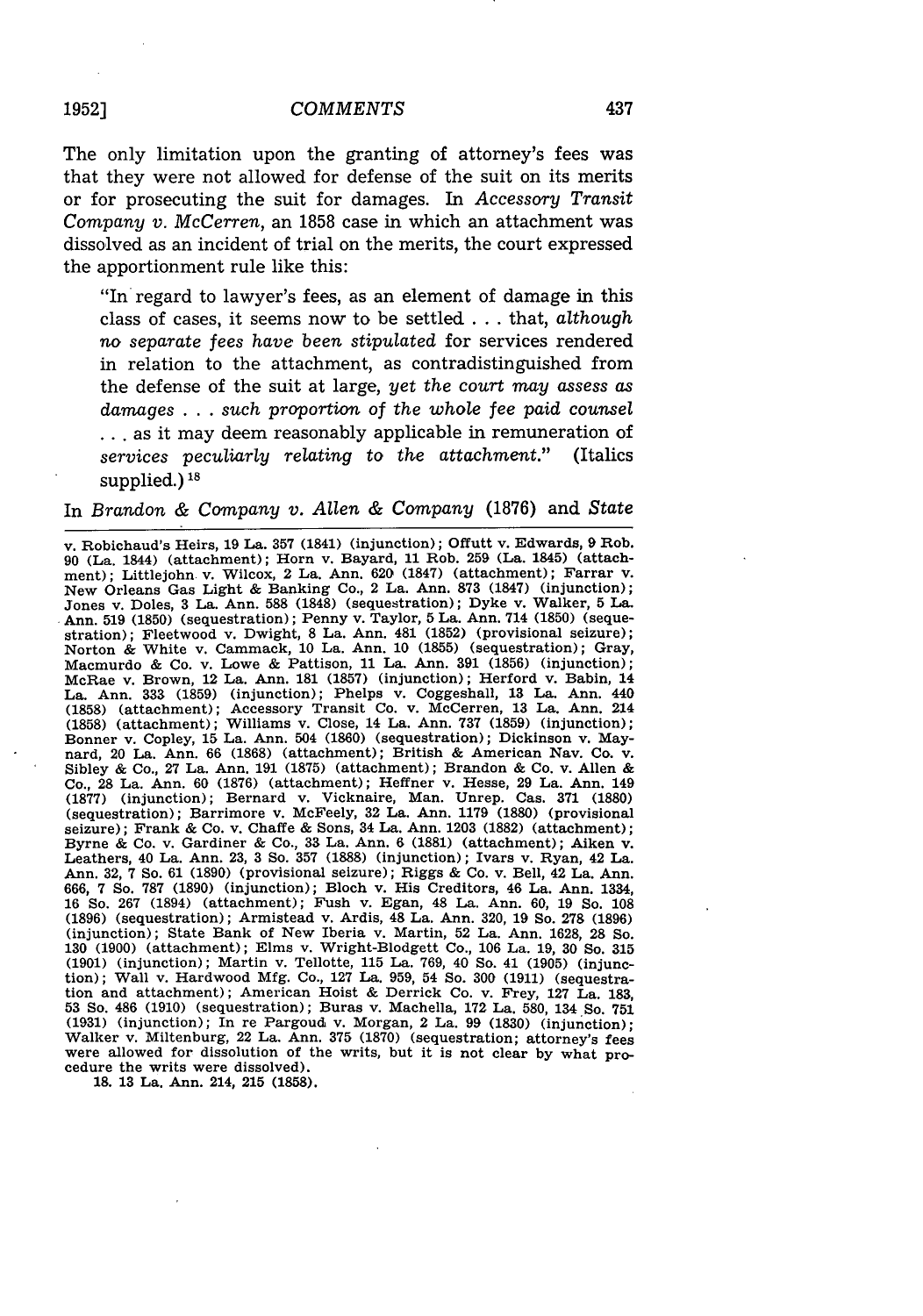*Bank of New Iberia v. Martin* (1900)<sup>'19</sup> after trial on the merits, the trial court rendered' judgment in favor of the attaching creditors and maintained the attachments. In both cases the supreme court reversed on appeal, dissolved the attachments, and apportioned attorney's fees sufficient to cover the services rendered in dissolving the writs. In *Barrimore v. McFeely* (1880)<sup>20</sup> final judgment was rendered rejecting the lessor's demands and setting aside a writ of provisional seizure. The lessee was awarded the fees of the attorney employed for her defense under the writ. In *Byrne & Company v. Gardiner & Company* (1881)<sup>21</sup> there was judgment on the merits for the attaching creditor but the attachment was dissolved as being illegally issued. The court apportioned the attorney's fees to the value of the services rendered in dissolving the attachment.

*Aiken v. Leathers* (1888)<sup>22</sup> involved an injunction applied for in federal court. In the damage action brought in state court, defendant argued that plaintiff was not entitled to attorney's fees, since the dissolution of the restraining order did not result from any separate proceeding for dissolution, but flowed from the refusal of the injunction pendente lite. There was no formal hearing of a motion to dissolve the restraining order prior to the hearing on the injunction pendente lite. Yet the court allowed attorney's fees of \$500 for professional services rendered in effecting the dissolution of the writ.

In both *Hernsheim & Brothers v. Levy* (1880) and *Chaffe*, *Powell & West v. Mackenzie* (1891) *,23* a motion to dissolve an attachment because of the falsity of the allegations of the grounds for the writ was referred to and tried with the merits. Judgment was rendered for defendant on the merits and the attachment was dissolved. The court determined a "just estimate" of the services of counsel in dissolving the writ.<sup>24</sup> In an 1896 case where a sequestration was dissolved on devolutive appeal to the supreme court, the court allowed attorney's fees, stating, "It is well settled that if a sequestration issues illegally, the defendant in the writ can recover as damages as the fee of counsel only the amount

<sup>19.</sup> Brandon & Co. v. Allen & Co., 28 La. Ann. 60 (1876); State Bank of **New** Iberia v. **Martin, 52 La. Ann. 1628, 28** So. **130 (1900).**

**<sup>20. 32</sup> La. Ann. 1179 (1880).**

**<sup>21. 33</sup> La. Ann. 6 (1881).**

**<sup>22. 40</sup> La. Ann. 23, 3 So. 357 (1888). Fees also allowed in Riggs & Co. v. Bell, 42 La. Ann. 666, 7 So. 787 (1890).**

**<sup>23.</sup> Hernsheim & Bro. v. Levy, 32 La. Ann. 340 (1880); Chaffe, Powell & West v. Mackenzie, 43 La. Ann. 1062, 10 So. 369 (1891).**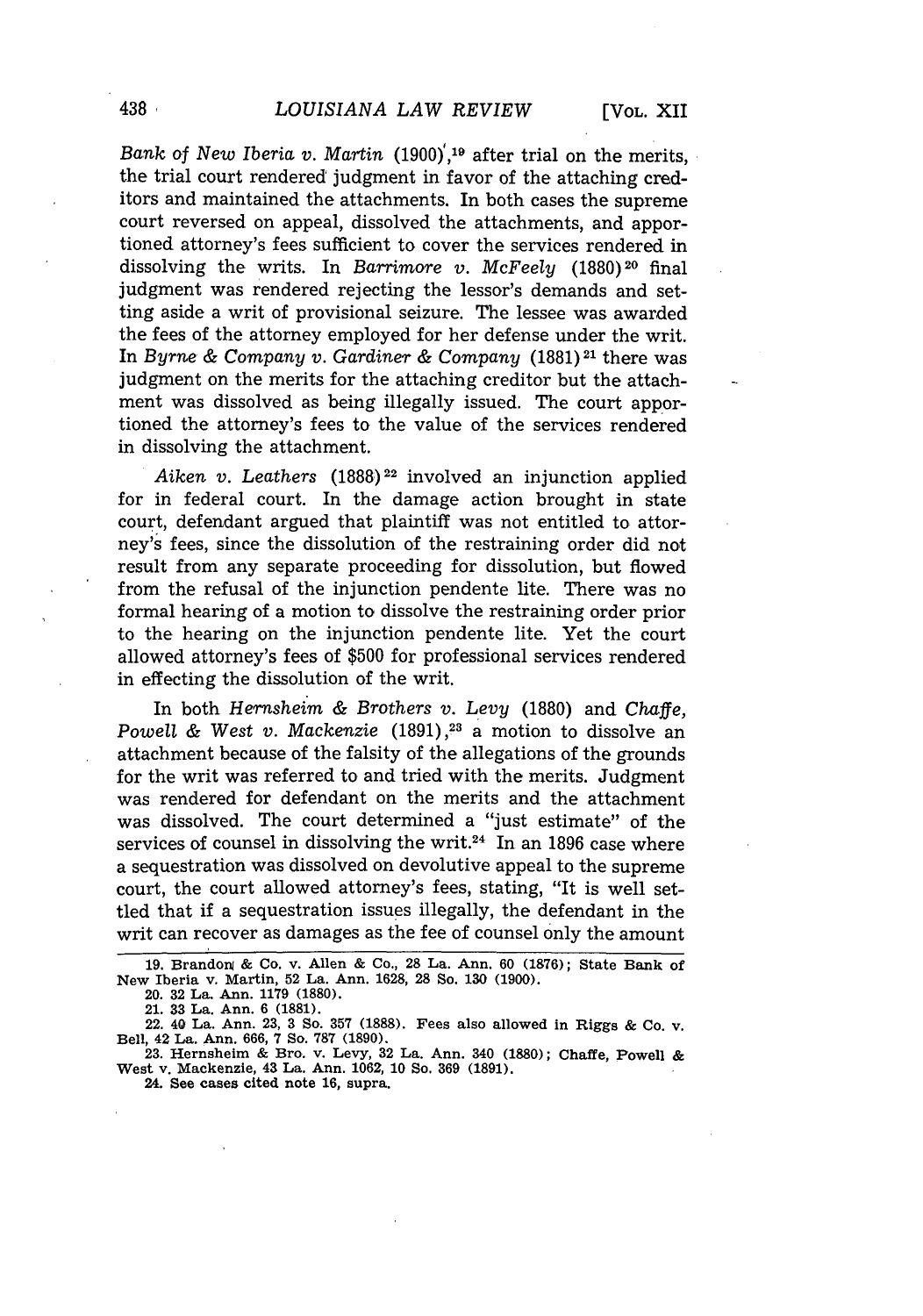*proportioned* to the service for dissolving the writ." **25** (Italics supplied.)

#### **SOURCE** OF RULE PRESENTLY FOLLOWED

The earliest case found which cast doubt on the applicability of the apportionment rule was *McDaniel & Company v. Gardiner & Company* (1882), where the court stated:

"We cannot include the counsel fees, for defending the attachment suit, in the damages. No motion was made to dissolve the attachment, and the answer filed was purely a defense to the merits, and when the suit was dismissed, the attachment went with it. In such cases, only the fee exclusively for dissolving the writ can be allowed, and here there was no such exclusive **.or** distinct service rendered." **<sup>26</sup>**

This case is the first judicial indication found that the "fee exclusively for dissolving the writ" can only be determined when the writ is dissolved upon a motion filed and tried separate and apart from the merits of the case. The court cited no authority at all, and, as shown above, there was a considerable body of judicial authority to the contrary at this time. Again no motion or rule to dissolve the writ was filed in either *Cretin v. Levy2* or *Adam Brothers v. Gomila & Company,2 <sup>8</sup>*both decided in 1885. The reasoning of the *McDaniel* case was followed in both cases, and the only damages allowed were the fees of the attorney in bonding the writs. It should be noted that in neither case did the court specifically state that attorney's fees were disallowed because the writ was dissolved on the merits rather than on a motion to dissolve. Instead, the court emphasized that these were the only damages relating exclusively to the issuance of the writ, and that fees incurred in defending the prior suit could not be allowed. Chief Justice Bermudez dissented strongly in the *Adam Brothers* case. Again in *Lemeunier v. McClearley* (1889)29 the dissolution of an injunction was only incidental to the rejection of plaintiff's main demand. The court refused attorney's fees, stating that it could allow only those damages resulting exclusively from the operation of the injunction.

All of the above cases cited the *McDaniel* case, which itself

**<sup>25.</sup> Fush v. Egan, 48 La.** Ann. **60, 64 (1896).**

**<sup>26.</sup> McDaniel & Co. v. Gardiner & Co., 34 La. Ann. 341, 344 (1882).**

**<sup>27. 37</sup> La. Ann. 182 (1885).**

**<sup>28. 41</sup> La. Ann. 411, 412 (1889).**

**<sup>29.</sup> Id. at 412.**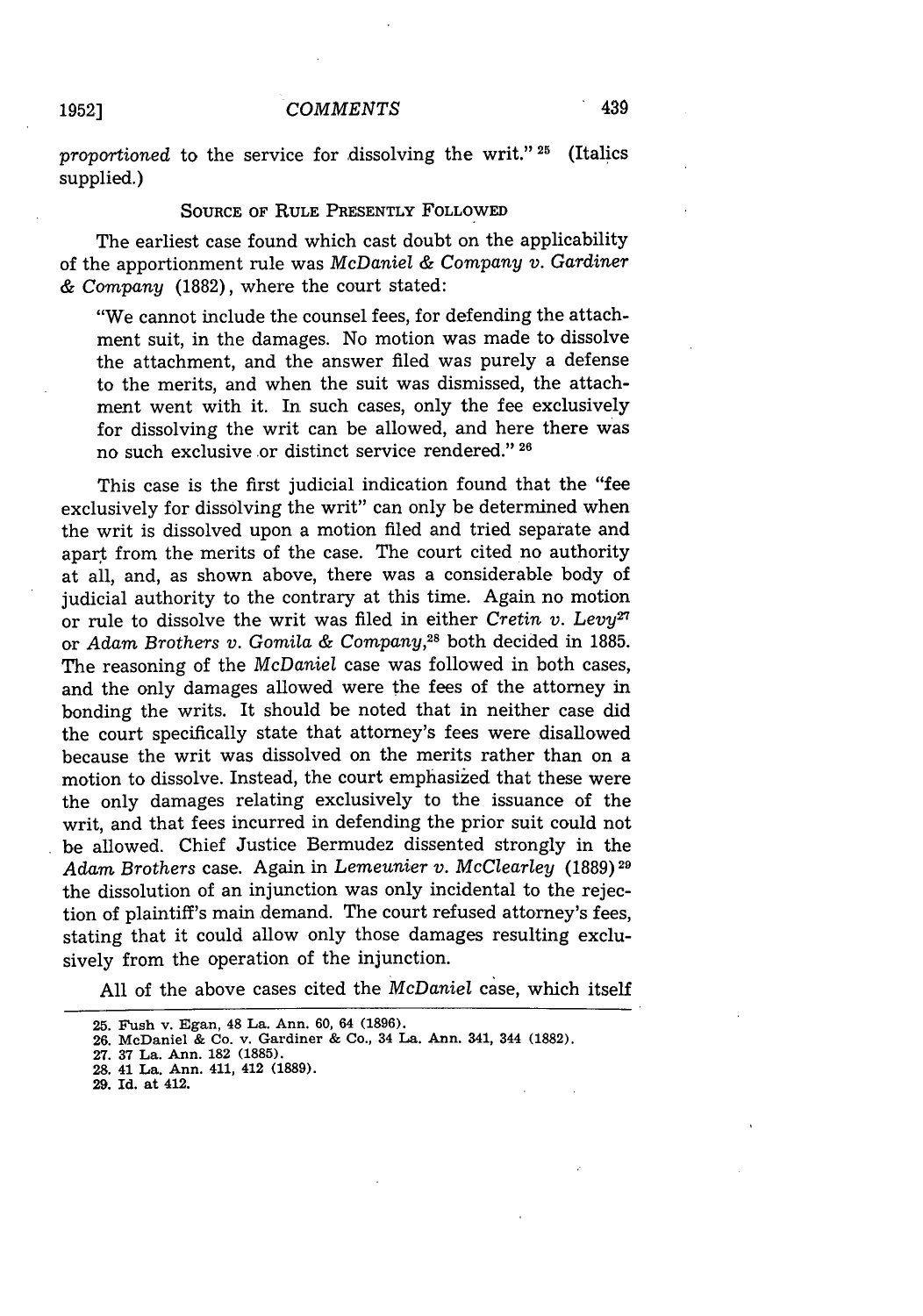was supported by no authority at all. Other cases relied on were *Byrne & Company v. Gardiner & Company, Penny v. Taylor, Phelps v. Coggeshall, and Accessory Transit Company v. McCer*ren, all of which expressly allowed attorney's fees after dissolution on the merits, as shown above.

The *McDaniel* case and the three cases following it are apparently an isolated group. All cases found in the period after these cases, down to about 1910, apparently applied the earlier rule and allowed attorney's fees without regard to the manner in which the writ was dissolved.80 *Seeligson & Company v. Rigmaiden & Company,8 <sup>1</sup>*decided in the same year as the *Adams Brothers* and *Cretin* cases, apportioned attorney's fees without discussion when a motion to dissolve an attachment was referred to and tried with the merits. Thus it appears that at this stage the court was not yet committed to the rule that trial on the merits precludes an award of attorney's fees for dissolution of the writ.

In *American Hoist & Derrick Company v. Frey* (1910)<sup>32</sup> a motion to dissolve a sequestration was referred to and tried with the merits, and it was decided that the writ was wrongfully issued. Plaintiff argued that no attorney's fees could be allowed since the motion was tried at the same time as the merits. The court expressly rejected this view, saying that it is only where the writ is dissolved as a result of trial *solely* on an answer to the merits that attorney's fees will be disallowed. But, said the court, such fees *may* be allowed when the motion to dismiss or dissolve is tried at the same time as the merits. *Albert Hanson Lumber Company v. Mestayer* (1912)<sup>33</sup> denied attorney's fees where no effort to obtain dissolution of an injunction was made prior to trial on the merits, but indicated that the rule of the *American Hoist* case would be followed in a proper case.

*Crow-ell & Spencer Lumber Company v. Duplissey.* (1912) was the earliest case found in which a claim for attorney's fees was rejected expressly upon the following reasoning:

"It is well settled that attorney's fees for dissolving a writ

**31. 37 La. Ann. 722 (1885).**

**33. 130 La. 688, 58 So. 511 (1912).**

**<sup>30.</sup>** See cases cited supra notes **15, 16, 17.** See especially Aiken v. Leathers, 40 **La.** Ann. **23, 3** So. **357 (1888);** Riggs **&** Co. v. Bell, 42 **La.** Ann. **666, 7 So. 787 (1890);** Chaffe, Powell **&** West v. Mackenzie, **43** La. Ann. **1062, 10** So. **369 (1891);** Bloch v. His Creditors, 46 **La.** Ann. 1334, **16** So. **267** (1894); Vives v. Robertson, **52** La. Ann. **11, 26** So. **756 (1899);** Elms v. Wright-Blodgett Co., **106 La. 19, 30** So. **315 (1901).**

**<sup>32. 127</sup> La. 183, 53 So. 486 (1910).**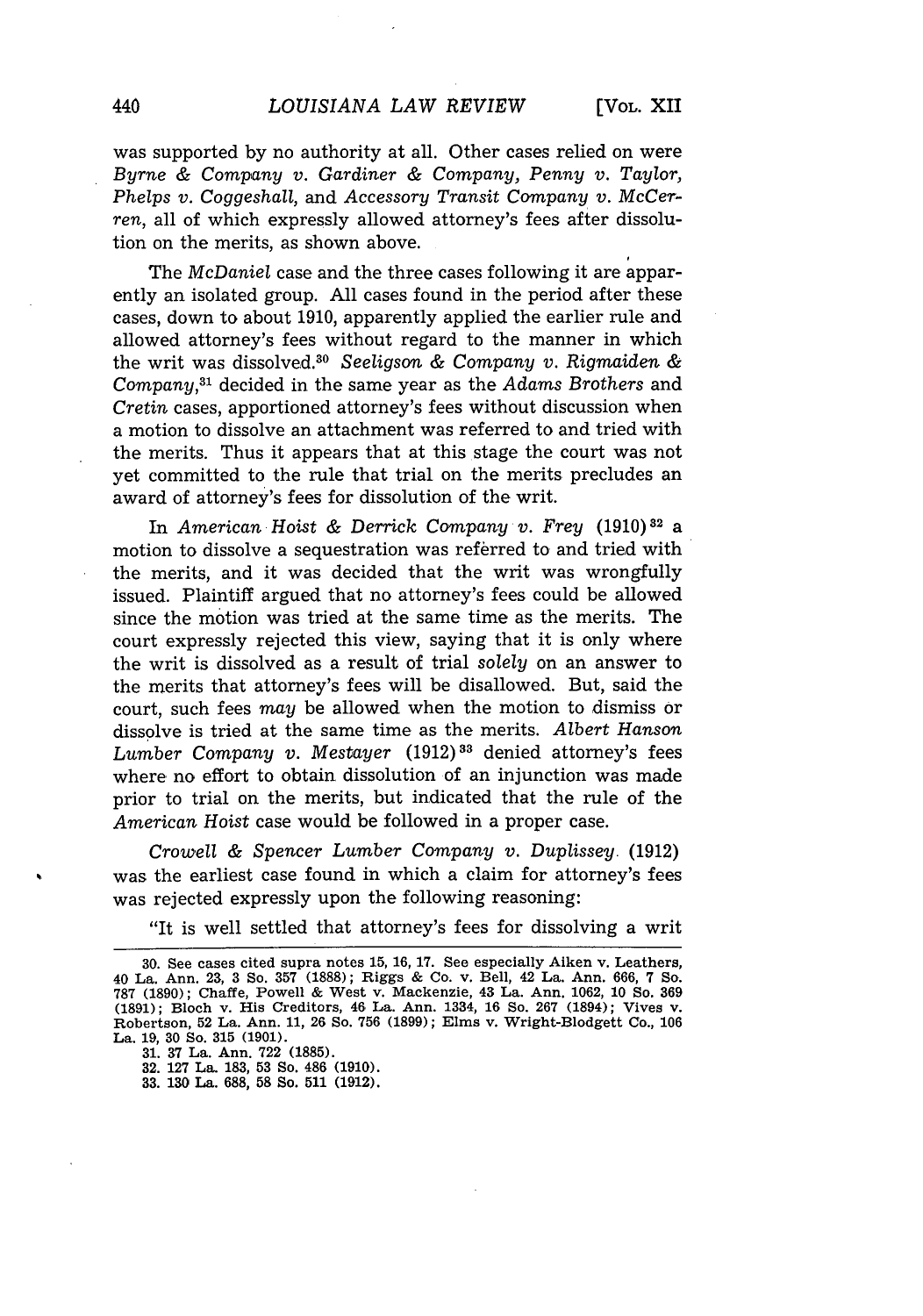**1952]**

of sequestration can be allowed *only when trial on the writ has been separate from that* on the *merits."* 34 (Italics supplied.)

No authority was cited to sustain the proposition. It was evidently about this time that the courts began to feel definitely committed to the present-day rule that trial on the merits precludes attorney's fees. Other cases of the same period are in agreement with this view, as appears below.

### **SUMMARY OF THE MODERN JURISPRUDENCE**

In *Mitchell v. Murphy* (1913) **85** a sequestration and an attachment were dissolved on motion to dissolve, but a sequestration subsequently taken out was disposed of at the same time as the merits. The court allowed attorney's fees for dissolving the first two writs, but denied them for dissolution of the second sequestration. *Jones v. Monroe* (1914) **36** likewise held it to be "impossible" to determine what portion of the attorney's services related to the dissolution of the writ when a motion to dissolve a sequestration was referred to the merits. Attorney's fees were again rejected in 1921<sup>37</sup> when an injunction was dissolved on the merits and not on motion to dissolve.

*Three Rivers Oil Company v. Laurence* (1923) **<sup>8</sup>**is the case most frequently cited as authority for the modern rule. There, defendant filed motions to dissolve writs of injunction and sequestration which were referred to the merits without prejudice to either party. As it turned out, defendant actually was prejudiced, since the supreme court, after affirming the trial court's decision that the writs were illegally issued, refused to allow attorney's fees for the dissolution, stating:

"While it is true that a motion to dissolve the writ of injunction was filed, and was referred to the merits without prejudice to either party, yet it is also true that this motion involved a trial on the merits, and that the injunction was in fact dissolved on the merits and not on the motion. Under the circumstances, attorney's fees will not be allowed as damages, for to do so would be to allow fees virtually for defending the suit on the merits, which is not permissible." **8**

<sup>34.</sup> **130** La. **837,** 843, **58 So. 590, 592 (1912).**

**<sup>35. 131</sup>** La. 1040, **60** So. **677 (1913).**

**<sup>36. 136</sup> La.** 148, **66 So. 760 (1914).**

**<sup>37.</sup> Kavanaugh v. Frost-Johnson Lbr. Co., 149 La. 972, 90 So. 275 (1921).**

**<sup>38. 153</sup> La. 224, 95 So. 652 (1923). 39. 153 La.** 224, **231, 95 So. 652,** 654 **(1923).**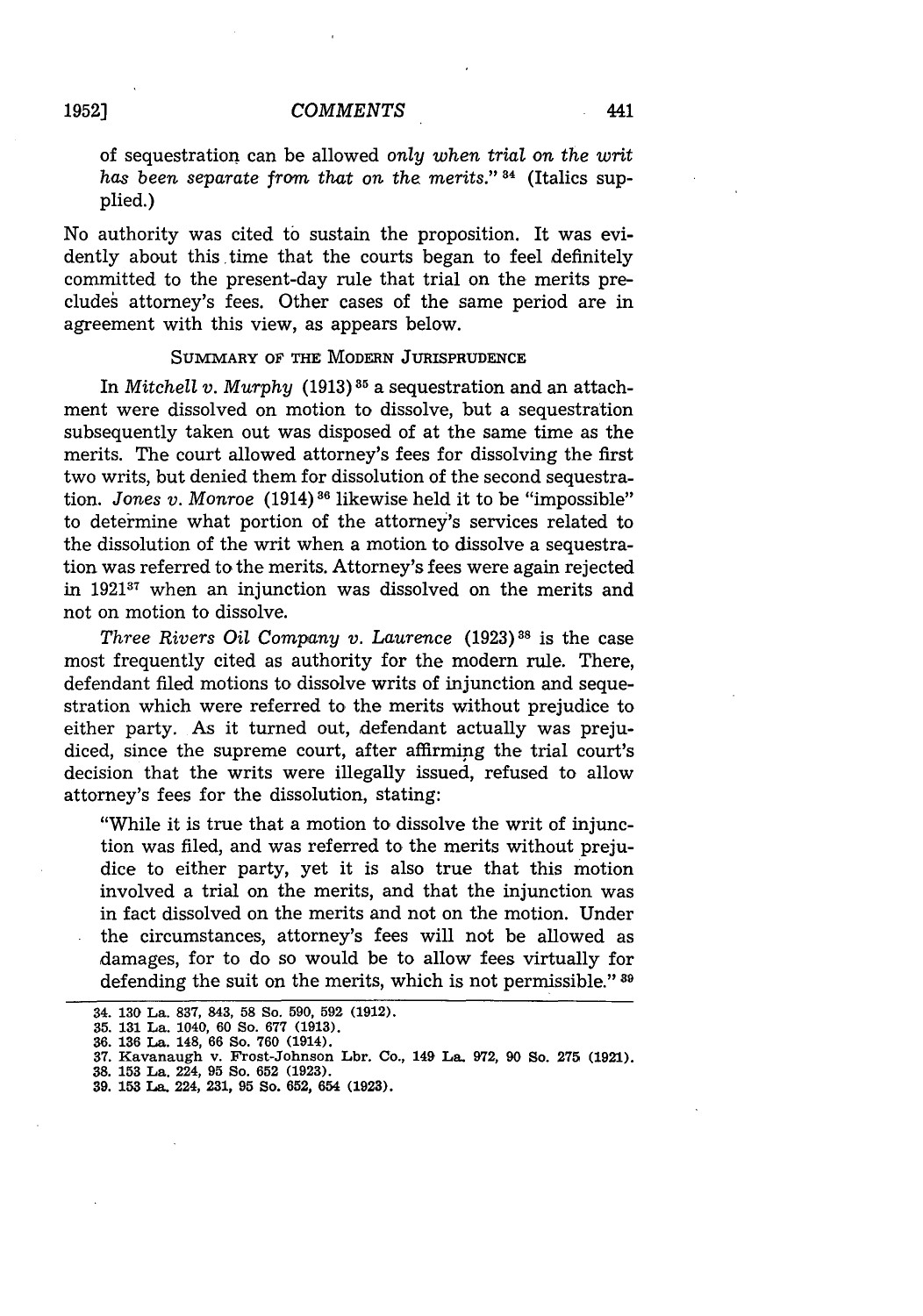The court did not explain why it could not evaluate the work done by the attorney in preparing the motion, and no authority was cited.

The *Farris* case was decided the next year and since then the rule has been strictly followed in every case found, with one exception.<sup>40</sup> It appears that the modern jurisprudence does not apply the rule of the *American Hoist & Derrick* case. For example, in *Edwards v. Wiseman* (1941)<sup>41</sup> the claim for attorney's fees was rejected despite the fact that defendant had referred a motion to dissolve a temporary restraining order to the merits with express reservation of his right to claim them. The modern rule has been affirmed in a 1951 case, *Roy 0. Martin Lumber Company v. Sinclair,42* which, allowed attorney's fees, but the court carefully pointed out that the motion to dissolve the writ was separately tried. Other cases also allow attorney's fees if the motion to dissolve is tried separate from the merits.43 Although doubt was expressed in a few cases,<sup>44</sup> it now seems established that attorney's fees may be recovered for the dissolution of a temporary restraining order.<sup>45</sup>

#### **CONCLUSION**

The modern cases appear definitely committed to the "impossibility" rule, that is, that it is impossible to differentiate between the attorney's services for dissolving the writ and those for defending the suit unless a successful motion to dissolve the

44. Albert Pick **& Co.** v. Stringer, **171** La. **131, 129** So. **731 (1930);** Vidal v. Sterlington Gas Corp., **182** La. **19, 161** So. **6 (1935).**

45. Southern Bell Tel. **&** Tel. Co. v. Louisiana Public Service Comm., **183** La. 741, 164 So. **786 (1935);** Bogalusa Ice Co. v. Moffett, **188** La. **598, 177** So. **679 (1937).** See also Whitney-Central Nat. Bank v. Sinnott, **136** La. **95, 66** So. **<sup>551</sup>**(1914); Whitbeck v. Rea, **158** La. **1003, 105** So. 43 **(1925),** same result before 1924 injunction statute. This is at best illusory since plaintiff in injunction can set trial on the rule for the preliminary injunction at such an early date that defendant will not have time to file a motion or rule to dissolve the restraining order.

<sup>40.</sup> Buras v. Machella, **172** La. **580,** 134 So. **751 (1931).**

<sup>41.</sup> **198** La. **382,** 3 So. **2d 661** (1941).

<sup>42.</sup> **56** So. **2d** 240 (La. **1951).**

<sup>43.</sup> Byrd v. Cooper, **166** La. 402, **117** So. 441 **(1928)** (sequestration); Gen-eral Motors Acceptance Corp. v. Sneed, **167** La. 432, **119** So. 417 **(1929)** (attachment); Cupples Co., Manufacturers v. Baskowitz, 172 La. 254, 134 So. 83<br>(1931) (attachment); Louisiana State Rice Milling Co. v. Potter, 179 La. 197,<br>153 So. 690 (1934) (sequestration); Price v. Foster, 182 La. 79, 161 So. Comm., **183** La. 741, 164 So. **786 (1935)** (injunction); Esmele v. Violet Trap-ping Co., **187** La. **728, 175** So. 471 **(1937)** (sequestration); Younger Bros. Inc. v. Spell, 194 La. **16, 193** So. 354 **(1939)** (provisional seizure); Douglas Public Service Corp. v. Leon, **196** La. **735,** 200 So. **21** (1941) (attachment).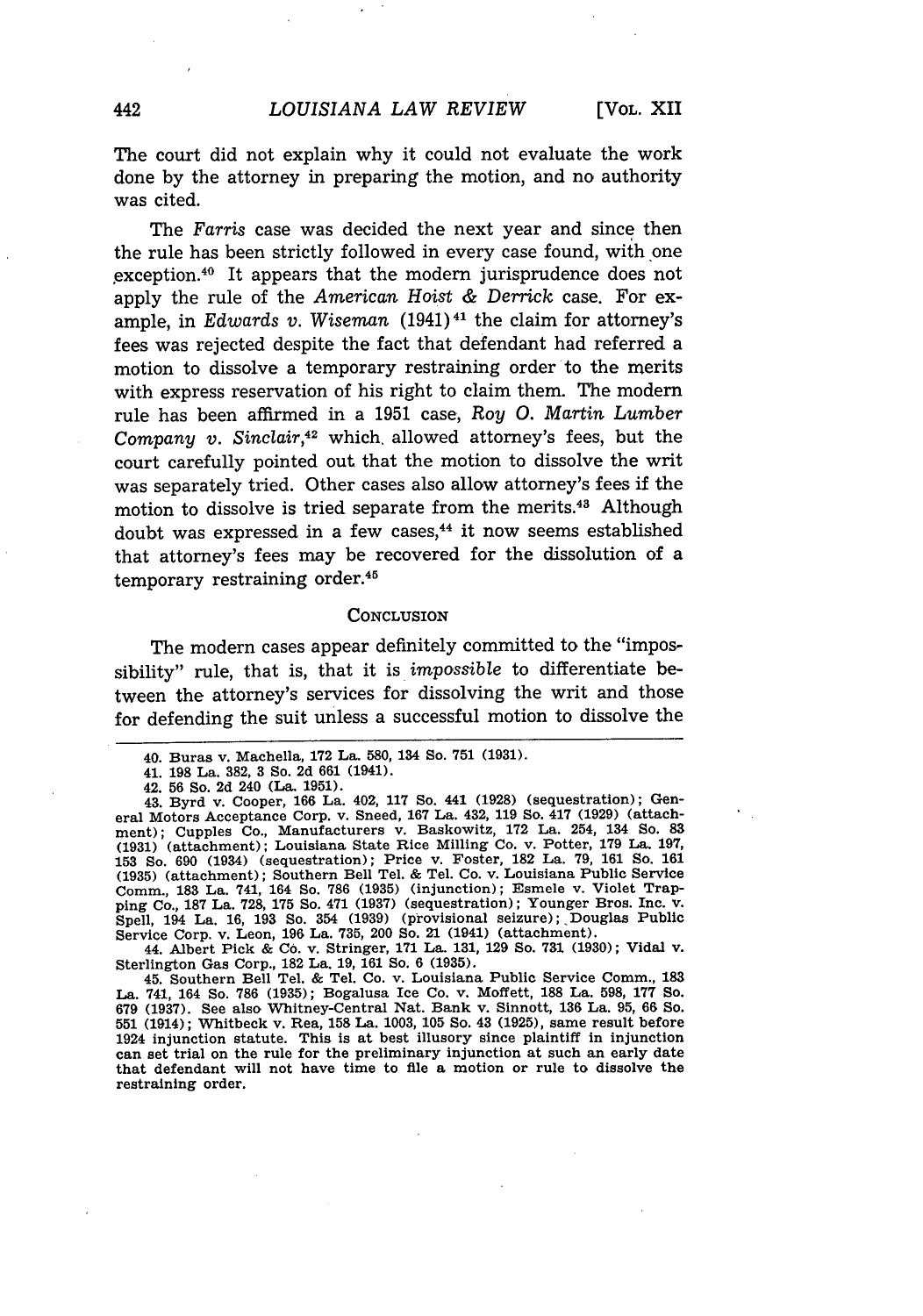writ has been separately filed, tried, and decided.<sup>46</sup> It seems just as clear that the early jurisprudence allowed attorney's fees as an element of damages in every case in which a conservatory writ was illegally issued, it making no difference whether the writ was dissolved on a separate motion to dissolve, on a motion to dissolve referred to the merits, or upon the merits after answer only was filed.47 It is not easy to understand why modern courts find it "impossible" to apportion the fees when the older courts did not even express it to be difficult. The procedural law has not changed in any great particular (except for injunctions, and attorney's fees are allowed when a temporary restraining order is dissolved on motion or rule tried separate from the rule nisi) .48 Perhaps the "impossibility" rule is followed because of a feeling that, as a matter of public policy, damages for the improper, but good faith, issuance of conservatory writs should be limited. However, no indication of such policy was found in any of the cases, and Code of Practice Article 375 would seem to set out a contrary policy. More likely the rule is followed because of the throttling effect of "stare decisis." 49

In two cases,<sup>50</sup> one decided in 1928 and one in 1942, motions to dissolve the writs issued were overruled prior to trial on the merits, but the trial judges dissolved the writs after hearing the merits. The claim for attorney's fees was refused in each case. In three earlier cases<sup> $51$ </sup> (1876, 1896, and 1900) no motions to dissolve at all were filed. In each case the trial judge gave judgment on the merits for plaintiff and sustained the writ; yet, on appeal, the supreme court, after deciding that the trial court's judgment

46. See cases cited in notes 35, 36, 43 and 44, above; Farris v. Swift, 156 La. 12, 99 So. 893 (1924) (attachment); In re Morgan & Co. v. DeRidder Light & Power Co., 155 La. 915, 99 So. 696 (1924) (injunction); Fabacher v. Rouprich, 160 La. 433, 107 So. 295 (1926) (sequestration); Smith v. Keith Motors Co., 163 La. 395, 111 So. 798 (1927) (sequestration); Socola Rice Mill v. Gitz, 165 La. 984, 116 So. 407 (1928) (sequestration); Dehan v. Youree, 166 La. 635, 117 So. 745 (1928) (provisional seizure); Montgomery v. Bouanchaud, **179** La. 312, 154 So. 8 (1934) (injunction); Kupperman v. Moore, 185 La. 1000, 171 So. 104 (1936) (provisional seizure); Department of Conservation v. Reardon, 200 La. 491, 8 So. 2d 353 (1942) (temporary restraining order).

47. See Jones v. Doles, 3 La. Ann. 588 (1848); Penny v. Taylor, 5 La. Ann. 714 (1850); Accessory Transit Co. v. McCerren, **13** La. Ann. 214 (1858), and cases cited supra notes 15, 16, 17.

48. See cases cited supra notes 43 and 44.

49. For example, the *Three Rivers Oil* case (153 La. 224, 95 So. 652 [1923]) has been cited as authority for the rule in some 14 later cases, while the case itself cited no authority and made no attempt to explain the rule.

50. Socola Rice Mill Co. v. Gitz, 165 La. 984, 116 So. 407 (1928); Department of Conservation v. Reardon, 200 La. 491, 8 So. 2d 353 (1942).<br>51. Brandon & Co. v. Allen & Co., 28 La. Ann. 60 (1876); Fush v. Egan,

48 La. Ann. 60, 19 So. 108 (1896); State Bank of New Iberia v. Martin, 52 La. **Ann. 1628, 28** So. **130 (1900).**

443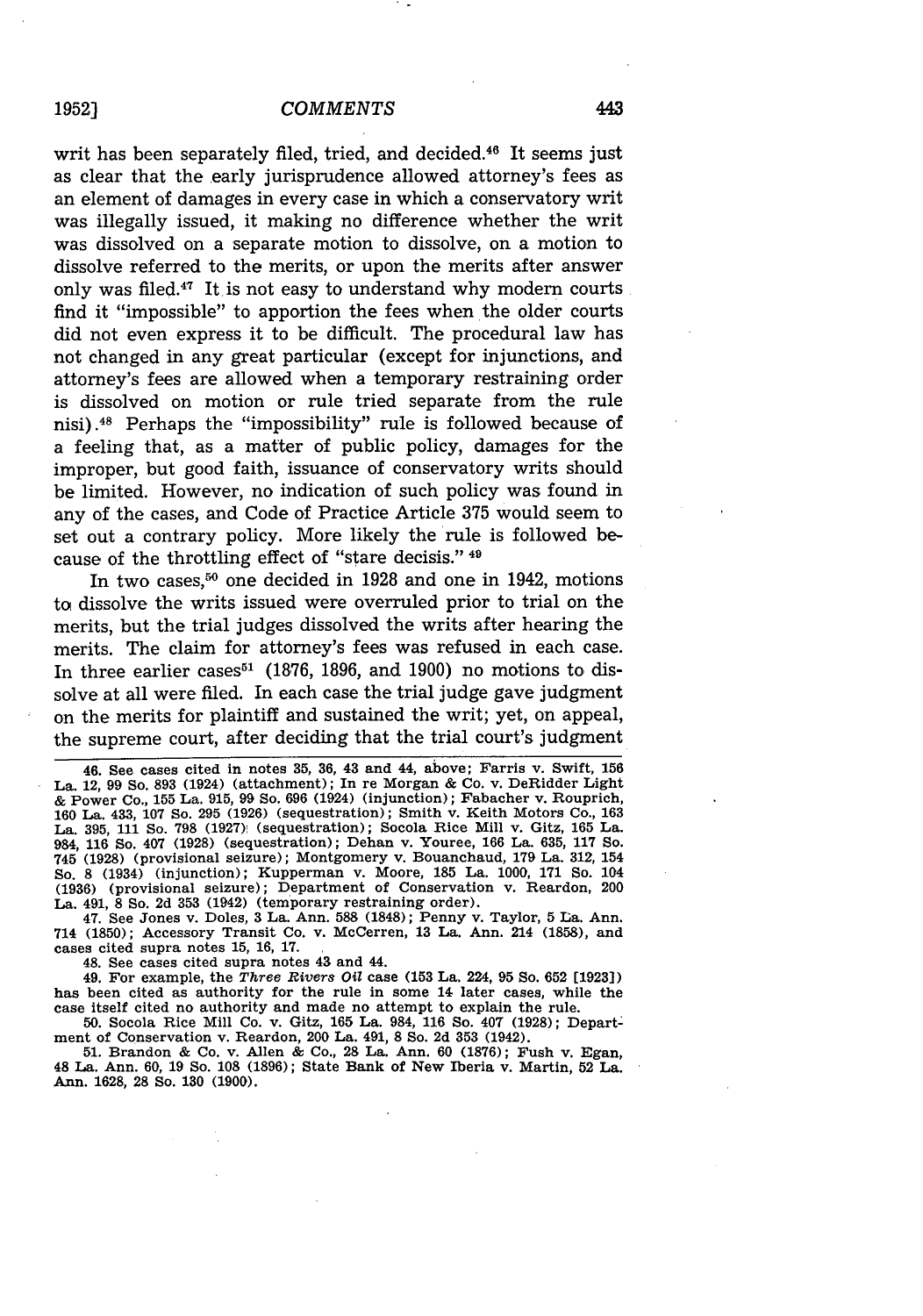on the merits was incorrect, dissolved the writ and apportioned the attorney's fees. And for almost every other modern case denying attorney's fees an identical or very similar earlier case can be found which allowed attorney's fees.52

Thus it appears that, contrary to the statement in *Farris v. Swift* quoted above, it is not actually "impossible to differentiate between the attorney's services for dissolving the attachment and those for defending the suit." **53** The one valid exception to the allowance of attorney's fees, however, might be the rule announced in *American Hoist & Derrick Company v. Frey54* (but seldom followed) to the effect that, when the only response to a suit coupled with a conservatory writ is an answer, and the writ is dissolved solely because the merits of the case are with defendant, no counsel fees will be allowed. But even this exception should be placed upon grounds of public policy rather than "impossibility," in view of the many cases which have allowed attorney's fees under such circumstances. <sup>55</sup>

It is submitted that a return to the prior rule regarding attorney's fees would be desirable. Even when the motion to dissolve is referred to the merits, attorney's fees are certainly an element of the "damages he [the defendant] may have sustained by the illegal resort to such writ." **56** Furthermore, the line of cases stretching over an eighty year period, from 1830 to about 1910, provides ample jurisprudential authority for such a move, and as said by Chief Justice Bermudez in his dissent to *Adam Brothers v. Gomila & Company,* it should be "indifferent to the defendants that two counsel were not employed, one to dissolve the writ, another to resist the claim." **57** Neither should it be material that the technical procedure of *Williams v. Ralph*

**53. 156** La. 12, **17, 99** So. 893, 894 (1924).

54. 127 La. 183, 53 So. 486 (1910).

55. See especially Jones v. Doles, 3 La. Ann. **588** (1848); Penny v. Taylor, 5 La. Ann. 714 (1850); Phelps v. Coggeshall, **13** La. Ann. 440 (1858); Accessory Transit Co. v. McCerren, 13 La. Ann. 214 (1858).

56. Art. 375, La. Code of Practice of 1870.

**57. 37** La. Ann. 479, 481 **(1885).**

**<sup>52.</sup>** For example, compare two cases where injunctions were dissolved when the only trial had was upon the merits-Crowell and Spencer Lbr. Co. v. Duplissey, **130** La. 688, 58 So. **511 (1912)** (attorney's fees denied) and Melancon's Heirs v. Robichaud's Heirs, 19 La. 357 (1841) (attorney's fees apportioned). Compare Jones v. Monroe, 136 La. 148, 66 So. 760 (1914); Kavanaugh tioned). Compare Jones v. Monroe, 136 La. 148, 66 So. 760 (1914); Kavanaugh v. Frost-Johnson Lbr. Co., 149 La. 972, **90** So. 275 (1921); Three Rivers Oil Co. v. Laurence, 153 La. 224, 95 So. 652 (1923); Smith v. Keith Motors Co., 163 La. 395, 111 So. 798 (1927), where attorney's fees were rejected when motions to dissolve were referred to and tried with merits, and cases cited in note 16, supra, where fees were apportioned under the same circumstances. Compare cases cited in note 17, supra, with those cited in note 45.